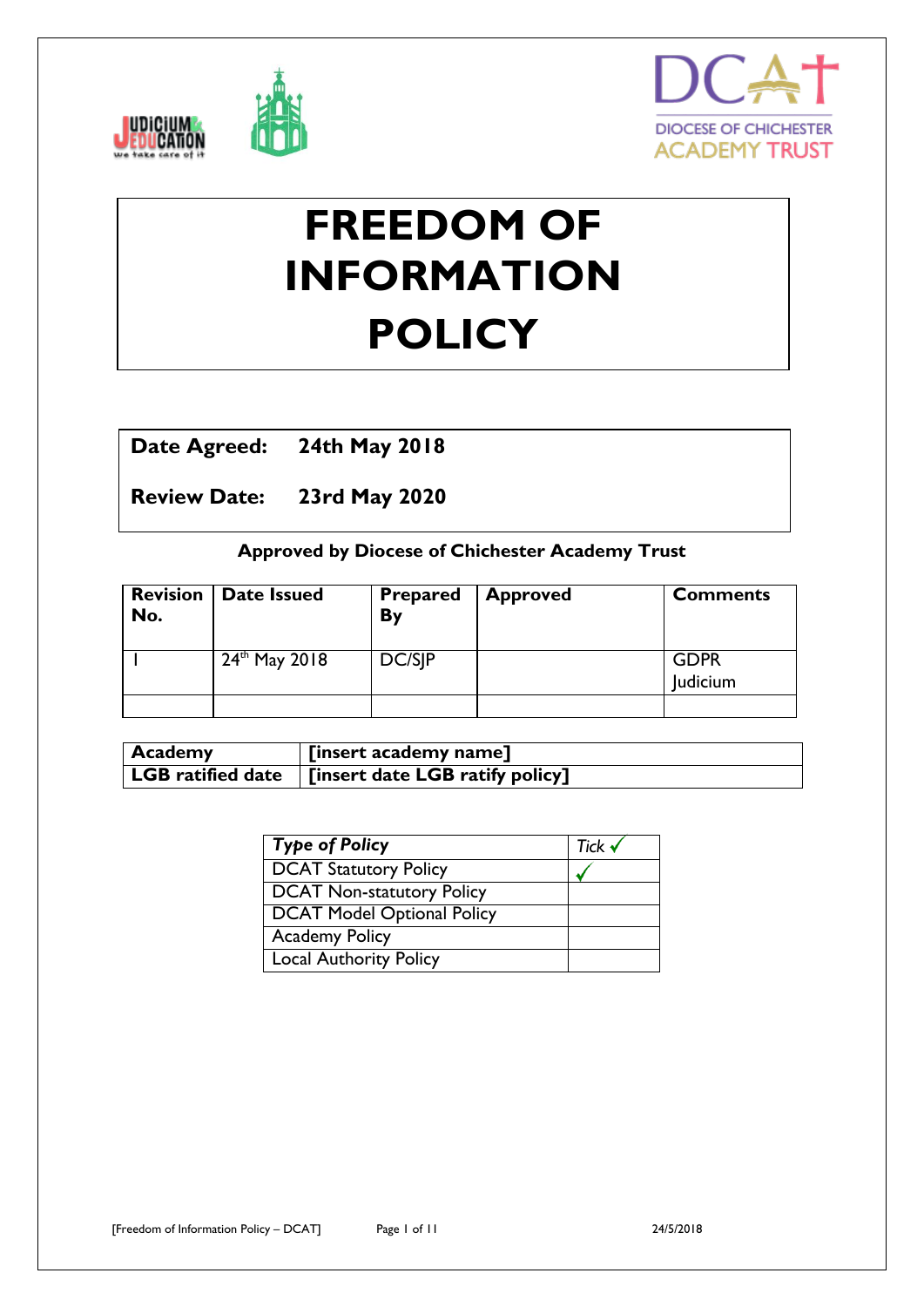



# **FREEDOM OF INFORMATION POLICY**

#### **Introduction**

The Freedom of Information Act 2000 gives individuals the right to access official information from public bodies. Under the Act, any person has a legal right to ask for access to information held by the Trust or any of its academies. They are entitled to be told whether the Trust holds the information, and to receive a copy, subject to certain exemptions. While the Act assumes openness, it recognises that certain information is sensitive. There are exemptions to protect this information.

Public Authorities should be clear and proactive about the information they will make public. For this reason, a publication scheme is available on the DCAT website.

For staff members, this policy does not form part of any individual's terms and conditions of employment with the Trust and is not intended to have contractual effect.

This policy should be used in conjunction with the Trust's Data Protection Policy, the Electronic Information and Communication Systems policy and the Academy's own Internet Use Policy.

The Trust is the registered Data Controller, however, most information requested through a Freedom of Information or Subject Access Request will be stored at local Academy level and therefore the terms "Trust" and "Academy" should be interchangeable throughout this policy.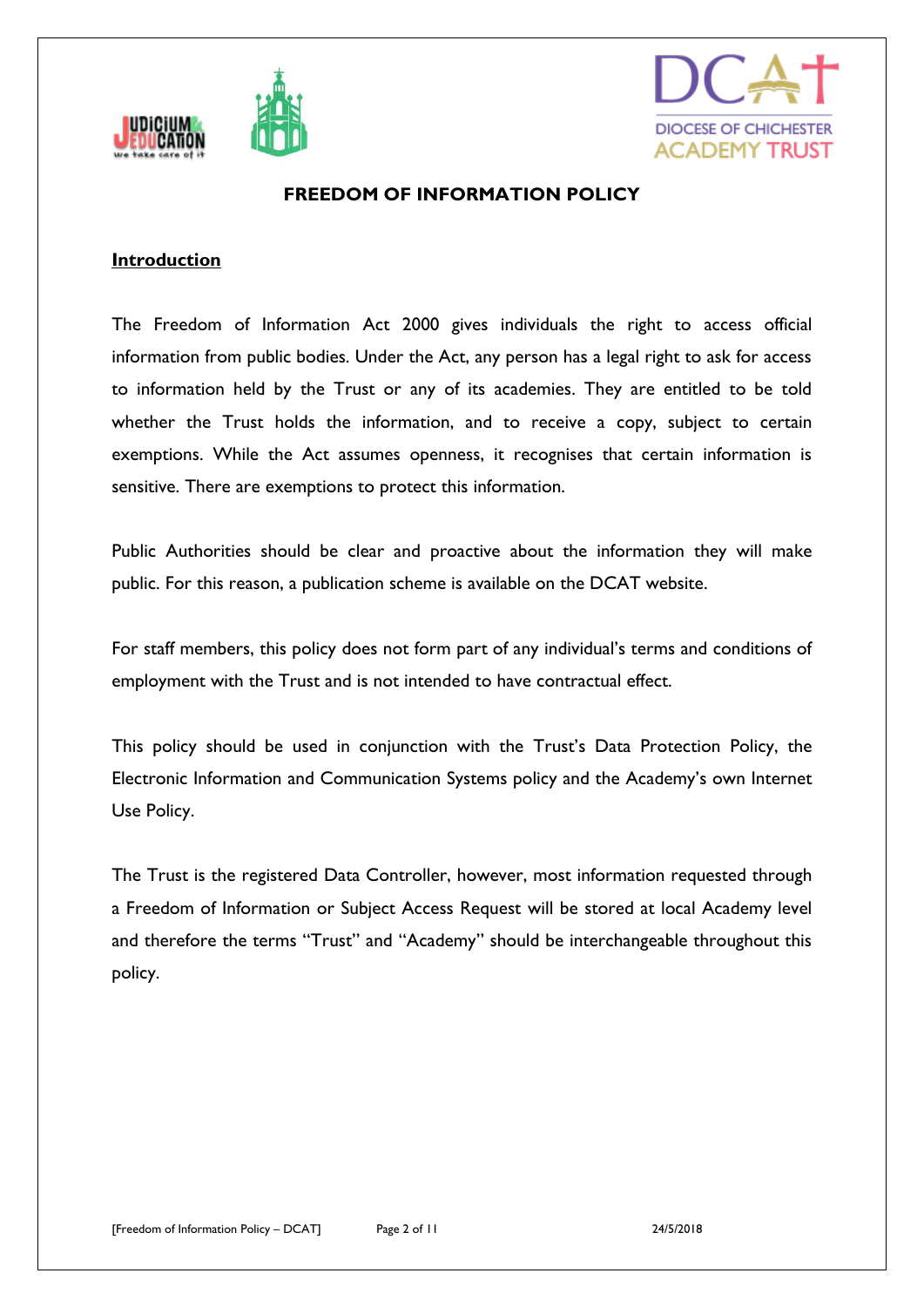





#### **Requests**

Requests under Freedom of Information should be made to Josephine Izard with the Academy. However, the request can be addressed to anyone in the Trust; so all staff need to be aware of the process for dealing with requests.

Requests for information that are not data protection or environmental information requests will be covered by the Freedom of Information Act: -

*Data Protection enquiries (or subject access requests)* are requests where the enquirer asks to see what personal information the Academy holds about the enquirer. If the enquiry is a Data Protection request, the Trust's Data Protection Policy should be followed.

*Environmental Information Regulations enquiries* are those which relate to air, water, land, natural sites, built environment, flora and fauna, and health, and any decisions and activities affecting any of these. These could therefore include enquiries about recycling, phone masts, Academy playing fields, car parking etc. If the enquiry is about environmental information, the Trust will follow the guidance on the Department for Environment, Food and Rural Affairs (DEFRA) website.

Freedom of Information requests to the Trust must be made in writing, (including email), and should include the enquirers name and correspondence address (email addresses are allowed), and state what information is required. There must be enough information in the request to enable the Trust to identify and locate the information. If this information is covered by one of the other pieces of legislation (as referred to above), it will be dealt with under the relevant policy/procedure related to that request.

If the request is ambiguous and/or the Trust require further information in order to deal with your request, the Trust will request this further information directly from the individual making the request.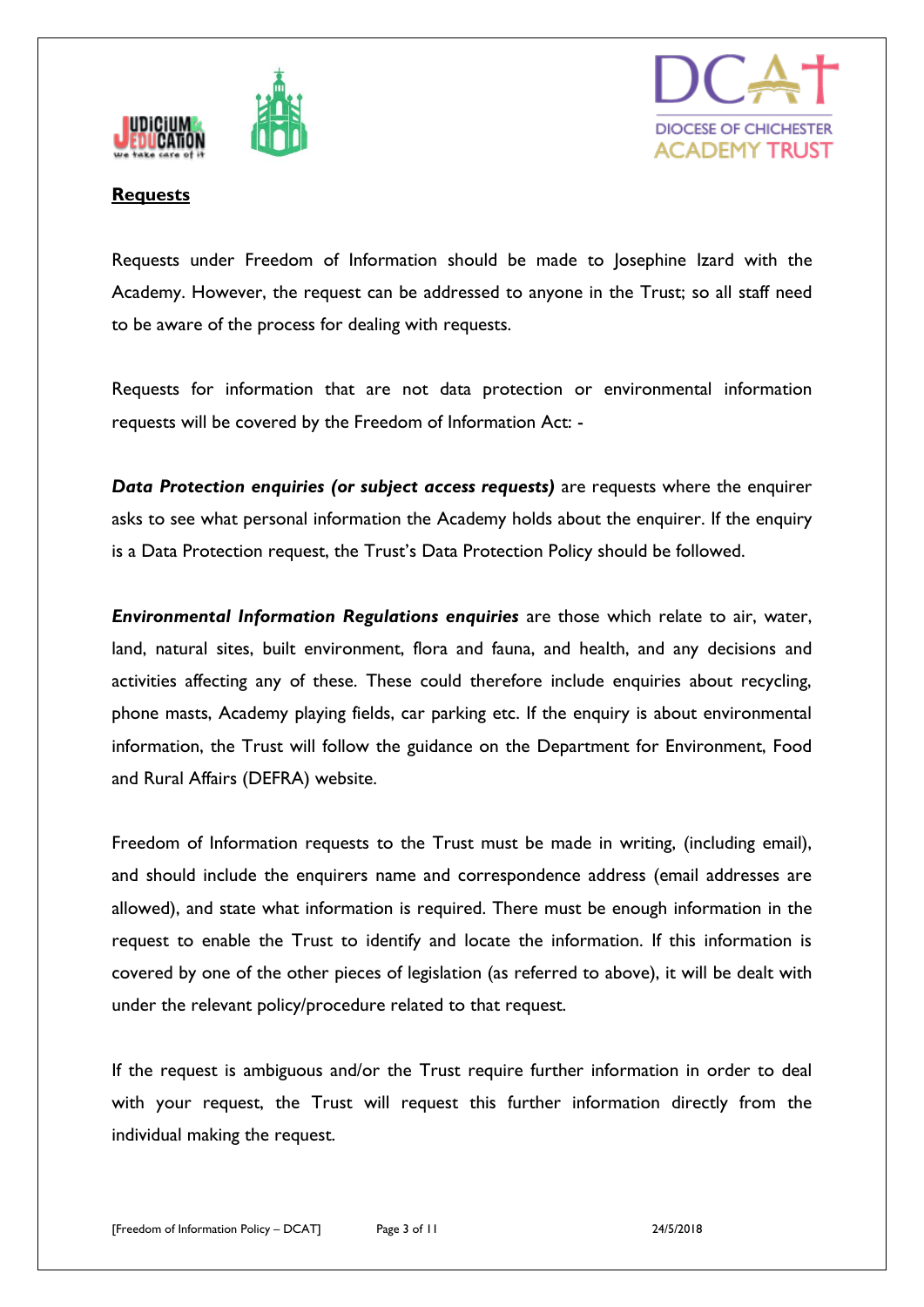



Please note that the Trust do not have to deal with the request until the further information is received. Therefore, the time limit starts from the date that the Trust receives all information required in order to deal with the request.

If making a request, there is no requirement to mention the Act, nor to give a reason as to why the information is requested. The Trust has a duty to respond to all requests, telling the enquirer whether or not the information is held, and supplying any information that is held, except where exemptions apply. There is a time limit of 20 working days excluding school holiday periods for responding to the request.

# **Information**

Provided all requirements are met for a valid request to be made, the Trust will provide the information that it holds (unless an exemption applies).

"Holding" information means information relating to the business of the Trust:

- That the Trust or Academy has created, or;
- That the Trust or Academy has received from another body or person, or;
- Held by another body on the Trust or Academy's behalf.

Information means both hard copy and digital information, including email.

If the information is held by another public authority, such as the Local Authority, the Trust will first check with them they hold it, then transfer the request to them. If this applies, the Trust will notify the enquirer that they do not hold the information and to whom they have transferred the request. The Trust will continue to answer any parts of the enquiry in respect of information it does hold.

When the Trust does not hold the information, it has no duty to create or acquire it; just to answer the enquiry, although a reasonable search will be made before confirming whether the information requested is held by the Trust.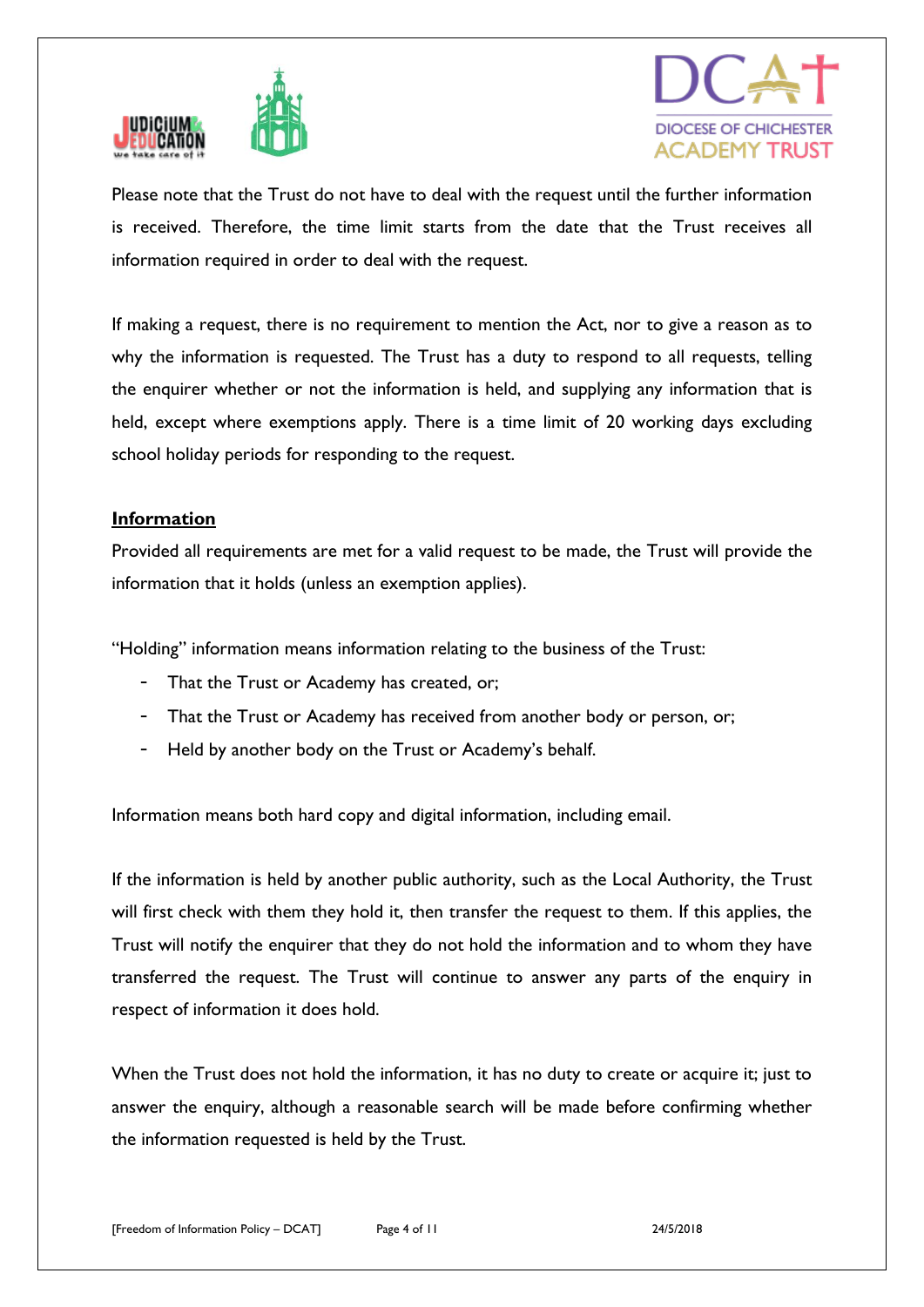



If the information requested is already in the public domain, for instance through the Publication Scheme or on the Trust or Academy's website, the Trust will direct the enquirer to the information and explain how to access it.

The requester has the right to be told if the information requested is held by the Trust (subject to any of the exemptions). This obligation is known as the Trust's "duty to confirm or deny" that it holds the information. However, the Trust does not have to confirm or deny if: -

- The exemption is an absolute exemption; or
- In the case of qualified exemptions, confirming or denying would itself disclose exempted information.

#### **Vexatious Requests**

There is no obligation on the Trust to comply with vexatious requests. A vexatious request is one which is designed to cause inconvenience, harassment or expense rather than to obtain information, and would require a substantial diversion of resources or would otherwise undermine the work of the Trust or individual Academy.

In addition, the Trust do not have to comply with repeated identical or substantially similar requests from the same applicant unless a "reasonable" interval has elapsed between requests.

#### **Fees**

The Trust may charge the requester a fee for providing the requested information. This will be dependent on whether the staffing costs in complying with the request exceeds the "threshold." The threshold is currently  $£450$  with staff costs calculated at a fixed rate of  $£25$ per hour (therefore 18 hours' work is required before the threshold is reached).

If a request would cost less than the threshold, then the Trust will only charge for the cost of informing the applicant whether the information is held, and communicating the information to the applicant (e.g. photocopying, printing and postage costs).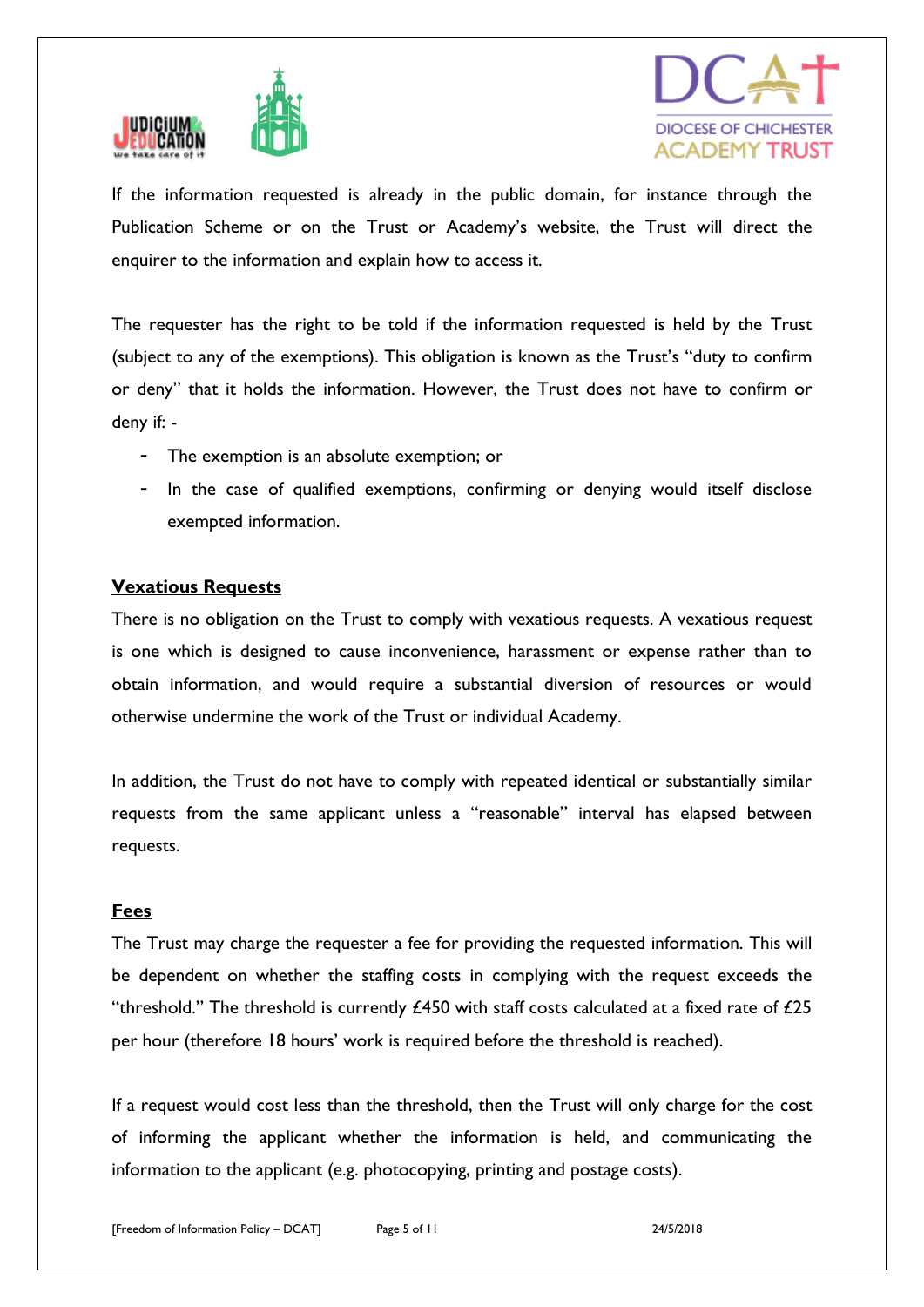



When calculating costs/threshold, the Trust can take account of the staff costs/time in determining whether the information is held by the Trust or Academy, locating and retrieving the information, and extracting the information from other documents. The Trust will not take account of the costs involved with considering whether information is exempt under the Act.

If a request would cost more than the appropriate limit,  $(E450)$  the Trust may turn the request down, answer and charge a fee or answer and waive the fee.

If you make a request and the Trust intends to make a charge, you will receive a fees notice. The Trust will not comply with the request until the fee has been paid. More details on fees can be found on the ICO website.

If the Trust intends to turn down a request for cost reasons, or charge a high fee, it will contact the applicant in advance to discuss whether they would prefer the scope of the request to be modified so that, for example, it would cost less than the appropriate limit.

Where two or more requests are made to the Trust by different people who appear to be acting together or as part of a campaign, the estimated cost of complying with any of the requests may be taken to be the estimated total cost of complying with them all.

# **Time Limits**

The Trust will ensure that compliance with a request will be prompt and within the time limit of 20 working days (excluding Academy holiday periods). The Trust recognises that a failure to comply could result in a complaint to the Information Commissioner. The response time starts from the time the request is received.

Where the Trust has asked the enquirer for more information to enable it to answer, the 20 working days start time begins when this further information has been received.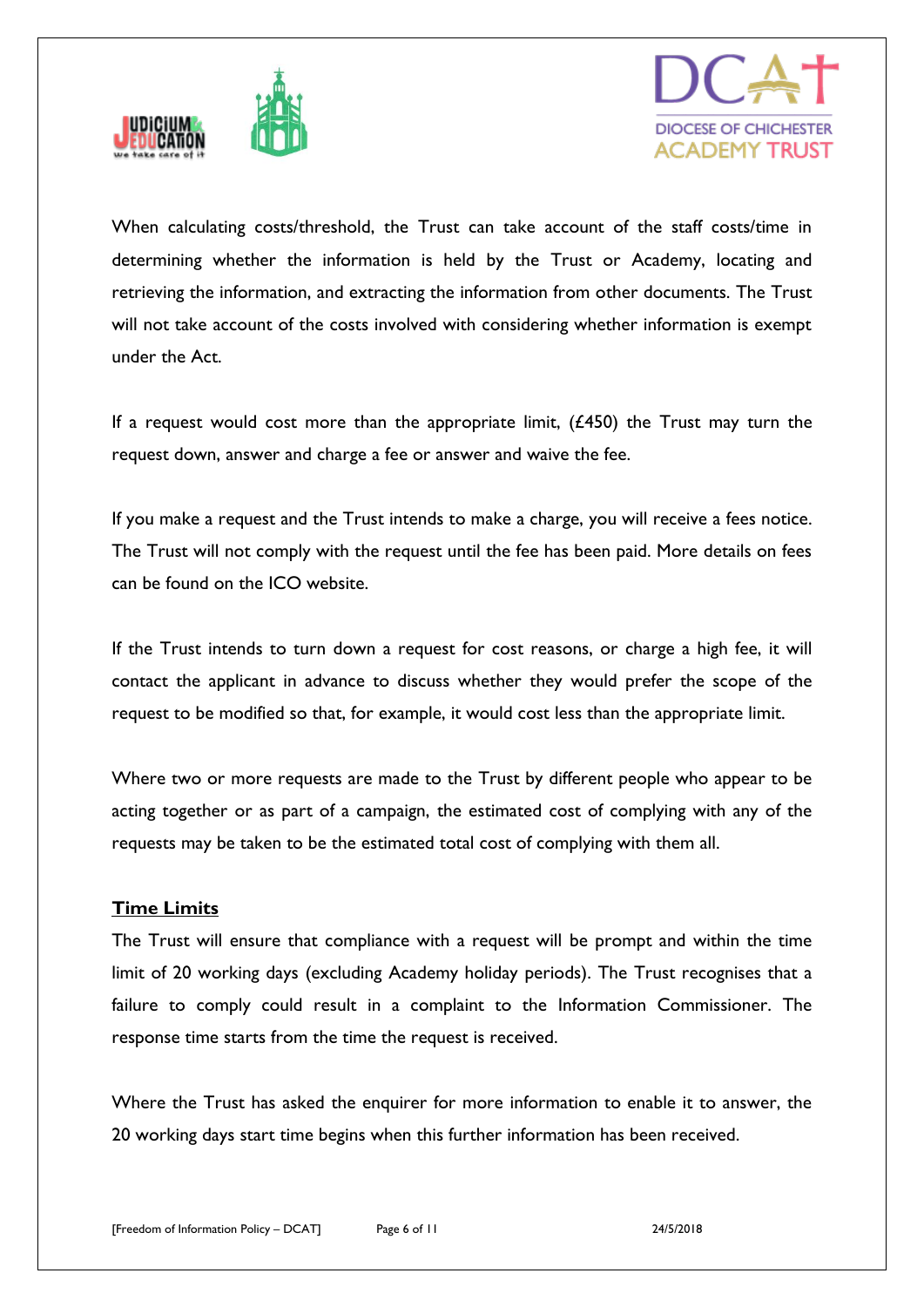



If some information is exempt this will be detailed in the Trust's response.

If a qualified exemption applies and the Trust will need more time to consider the public interest test, the Trust will reply in 20 working days stating that an exemption applies, but include an estimate of the date by which a decision on the public interest test will be made. This will be within a "reasonable" time.

Where the Trust has notified the enquirer that a charge is to be made, the time period stops until payment is received.

# **Third Party Data**

Consultation with third parties may be required if their interests could be affected by release of the information requested, and any such consultation may influence the decision.

Consultation will be necessary where:

- Disclosure of information may affect the legal rights of a third party, such as the right to have certain information treated in confidence or rights under Article 8 of the European Convention on Human Rights;
- The views of the third party may assist the Trust to determine if information is exempt from disclosure; or
- The views of the third party may assist the Trust to determine the public interest test.

Personal information requested by third parties is also exempt under this policy where release of that information would breach the Data Protection Act. If a request is made for a document (e.g. Local Governing Body minutes) which contains personal information whose release to a third party would breach the Data Protection Act, the document may be issued by redacting out the relevant personal information as set out in the redaction procedure.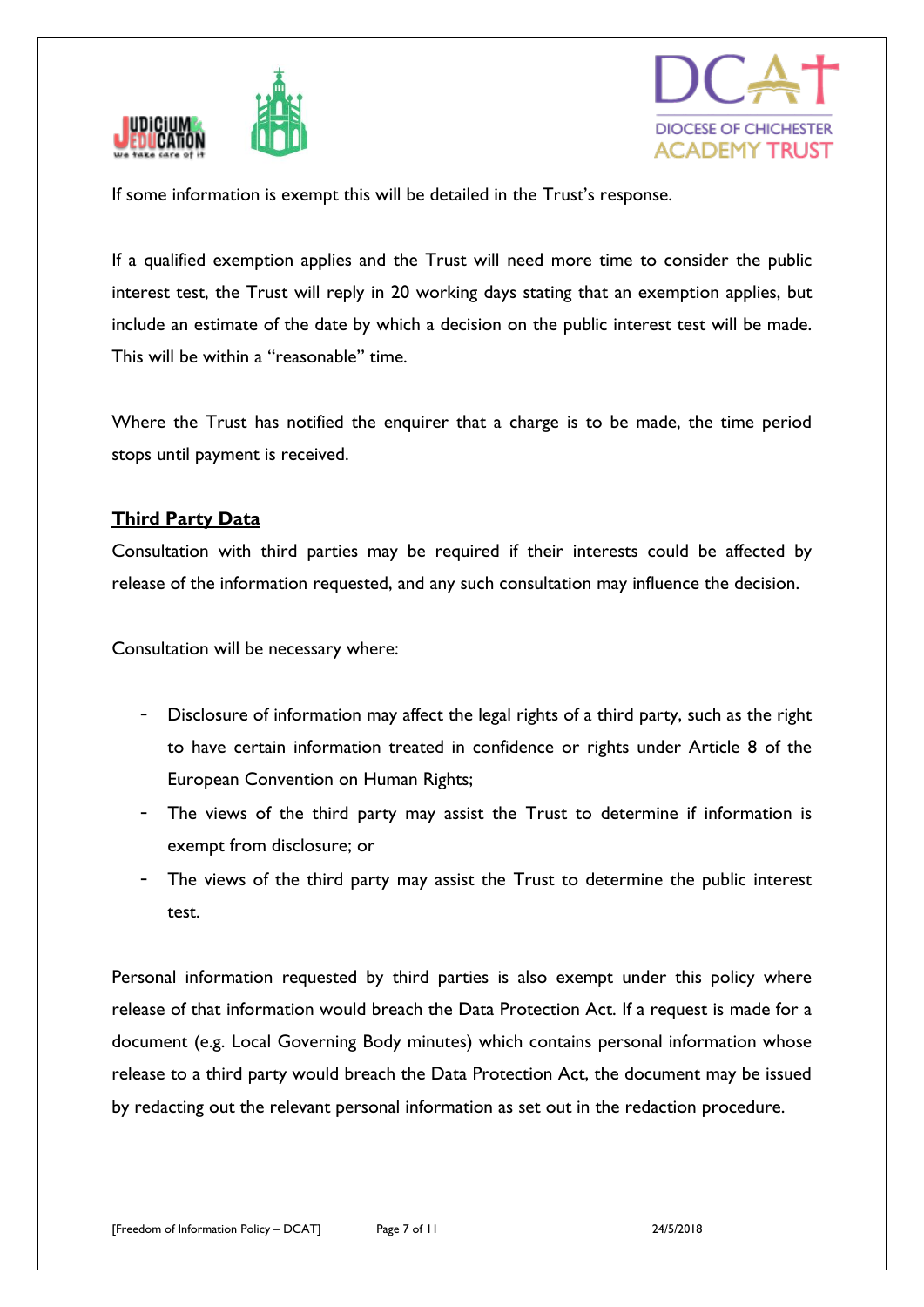



# **Exemptions**

The presumption of the Freedom of Information Act is that the Trust will disclose information unless the Act provides a specific reason to withhold it. The Act recognises the need to preserve confidentiality and protect sensitive material in certain circumstances.

The Trust may refuse all/part of a request, if one of the following applies: -

- 1) There is an exemption to disclosure within the act;
- 2) The information sought is not held;
- 3) The request is considered vexatious or repeated, or;
- 4) The cost of compliance exceeds the threshold.

A series of exemptions are set out in the Act which allow the withholding of information in relation to an enquiry. Some are very specialised in their application (such as national security) and would not usually be relevant to Academies.

There are two general categories of exemptions: -

- **1) Absolute**: where there is no requirement to confirm or deny that the information is held, disclose the information or consider the public interest; and
- **2) Qualified**: where, even if an exemption applies, there is a duty to consider the public interest in disclosing information.

#### **Absolute Exemptions**

There are eight absolute exemptions set out in the Act. However, the following are the only absolute exemptions which will apply to the Trust: -

- Information accessible to the enquirer by other means (for example by way of the Academy's Publication Scheme);
- National Security/Court Records;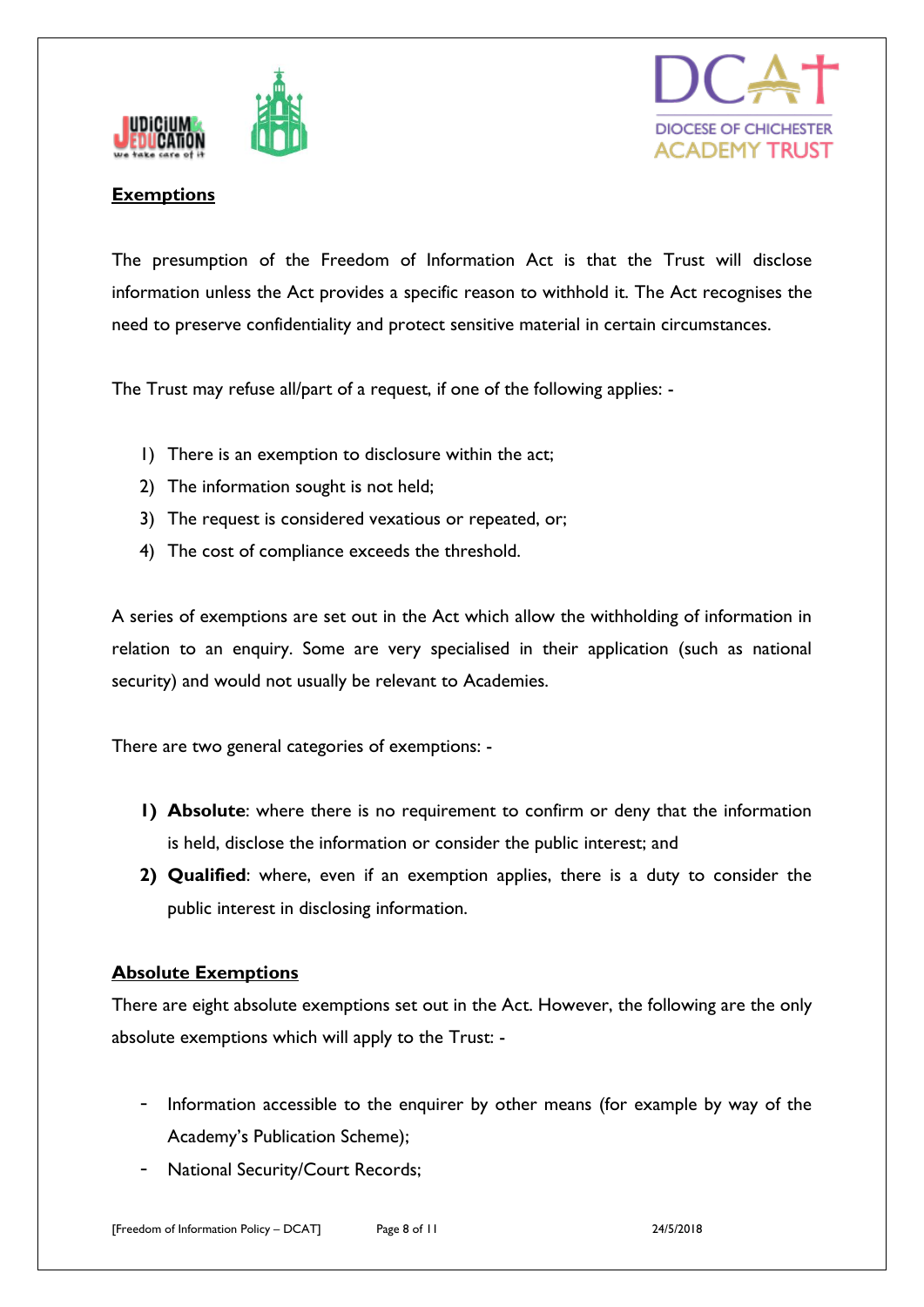



- Personal information (i.e. information which would be covered by the Data Protection Act);
- Information provided in confidence.

If an absolute exemption exists, it means that disclosure is not required by the Act. However, a decision could be taken to ignore the exemption and release the information taking into account all the facts of the case if the Trust felt necessary to do so.

# **Qualified Exemptions**

If one of the below exemptions apply (i.e. a qualified disclosure), The Trust has a duty to consider the public interest in confirming or denying that the information exists and in disclosing information.

The qualified exemptions under the Act which would be applicable to the Trust are: -

- Information requested is intended for future publication (and it is reasonable in all the circumstances for the requester to wait until such time that the information is actually published);
- Reasons of National Security;
- Government/International Relations;
- Release of the information is likely to prejudice any actual or potential legal action or formal investigation involving the Academy;
- Law enforcement (i.e. if disclosure would prejudice the prevention or detection of crime, the prosecution of offenders or the administration of justice);
- Release of the information would prejudice the ability of the Academy to carry out an effective audit of its accounts, resources and functions;
- For Health and Safety purposes;
- Information requested is Environmental information;
- Information requested is subject to Legal professional privilege; and
- For "Commercial Interest" reasons.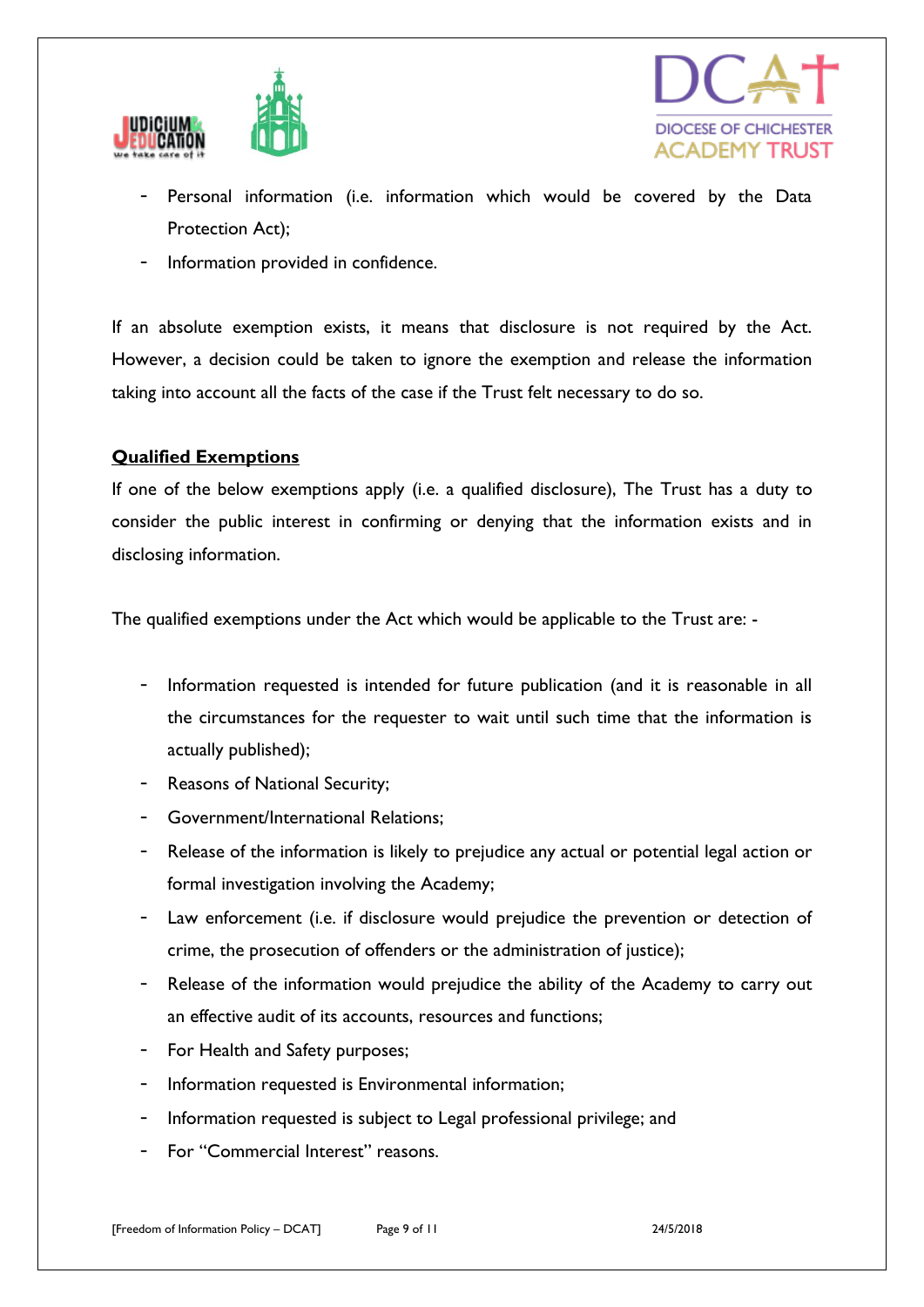



Where the potential exemption is a qualified exemption, the Trust will consider the public interest test to identify if the public interest in applying the exemption outweighs the public interest in disclosing it.

In all cases, before responding to the enquiry, the Trust may seek specialist or legal advice to ensure that it complies with the Act, that the case has been properly considered, and that the reasons for refusal, or public interest test refusal, are sound.

#### **Refusal**

If it is decided to refuse a request, the Trust will send a refusals notice, which must contain:-

- The fact that the responsible person cannot provide the information asked for;
- Which exemption(s) apply;
- Why the exemption(s) apply to this enquiry (if it is not self-evident);
- Reasons for refusal, and:
- The Trust's complaints procedure.

For monitoring purposes and in case of an appeal against a decision not to release the information or an investigation by the Information Commissioner, the responsible person will keep a record of all enquiries where all or part of the requested information is withheld and exemptions are claimed. The record will include the reasons for the decision to withhold the information.

#### **Complaints/Appeals**

Any written (including email) expression of dissatisfaction should be handled through the Trust's existing complaints procedure. Wherever practicable the review should be handled by someone not involved in the original decision.